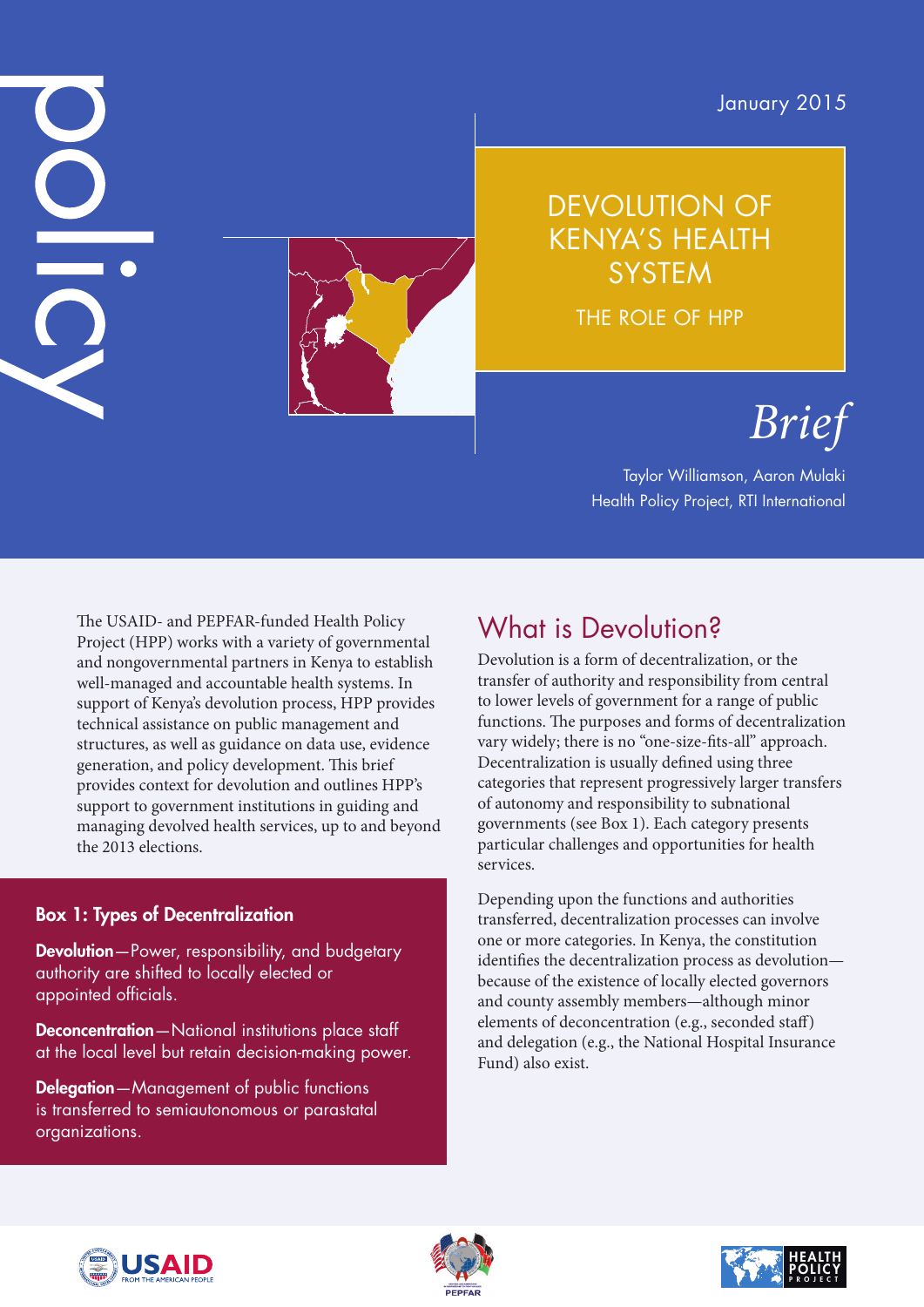### Decentralization Before the 2010 Constitution

Decentralization has a long history in Kenya. Following independence in 1963, the British colonial government proposed a system of regional governments based on ethnic and tribal considerations (Institute of Economic Affairs, 2011). This plan was quickly dropped by the Kenya National African Union, the dominant political party at the time. Instead, the party created a unitary state with eight provinces and 175 local authorities (Republic of Kenya, 1977). This structure effectively centralized power with the government in Nairobi, minimizing the control of resources exercised at lower levels (Norad, 2009). Under this act, the Ministry of Local Government provided strong central oversight of local governments, and government policy was enacted throughout the provinces. Although local authorities were responsible for service provision, they had little decision-making authority under this system (Kunnat, 2009).

Kenya attempted to decentralize decision making numerous times under this original framework. In the 1970s and 1980s, the government created six Regional Development Authorities to plan and coordinate activities (KHRC, 2010). In 1983, the District Focus for Rural Development Strategy put the district at the center of priority setting (Barkan and Chege, 1989). These strategies deconcentrated central ministry administrative staff, while also disempowering local authorities, creating few clear responsibilities or mandates between the two alternatives.

By the 1990s, World Bank and International Monetary Fund (IMF) structural adjustment programs were promoting deregulation and decentralization. In Kenya, the World Bank began directly funding local governments under its Local Government Reform Program (Esidene, 2011). These reforms continued to promote deconcentration, as provinces and districts took on more responsibility for service provision, but created no new decision-making powers.

During this time, finances were decentralized vertically because the rural development and structural adjustment programs had created overlapping mechanisms, such as the Rural Development Fund and the Local Authority Transfer Fund (KHRC, 2010). By 2010, there were 13 distinct vertical funding mechanisms available to the decentralized levels.<sup>1</sup> However, these mechanisms confused, rather than



Source: Kenya Ministry of Information and Communications, https://www.opendata.go.ke/facet/counties

clarified, lines of authority, increasing administrative inefficiency (Barkan and Chege, 1989). By most accounts, these efforts at decentralization were not successful and Kenya remained highly centralized (Ndii, 2010; Ndavi et al., 2009).

Various studies have found that previous decentralization frameworks were weakened by

- Limited decision space for local governments (Muriu, 2013)
- Poor legal basis for decentralization (Chitere, 2004)
- Weak citizen participation (Muriu, 2013; Chitere, 2004; Oyaya, 2004)
- Capacity gaps within local governments (Chitere, 2004; Oyaya, 2004)
- Continued civil servant dominance (Chitere, 2004; Oyaya, 2004)
- A focus on outcomes over process (Gilson, 1997)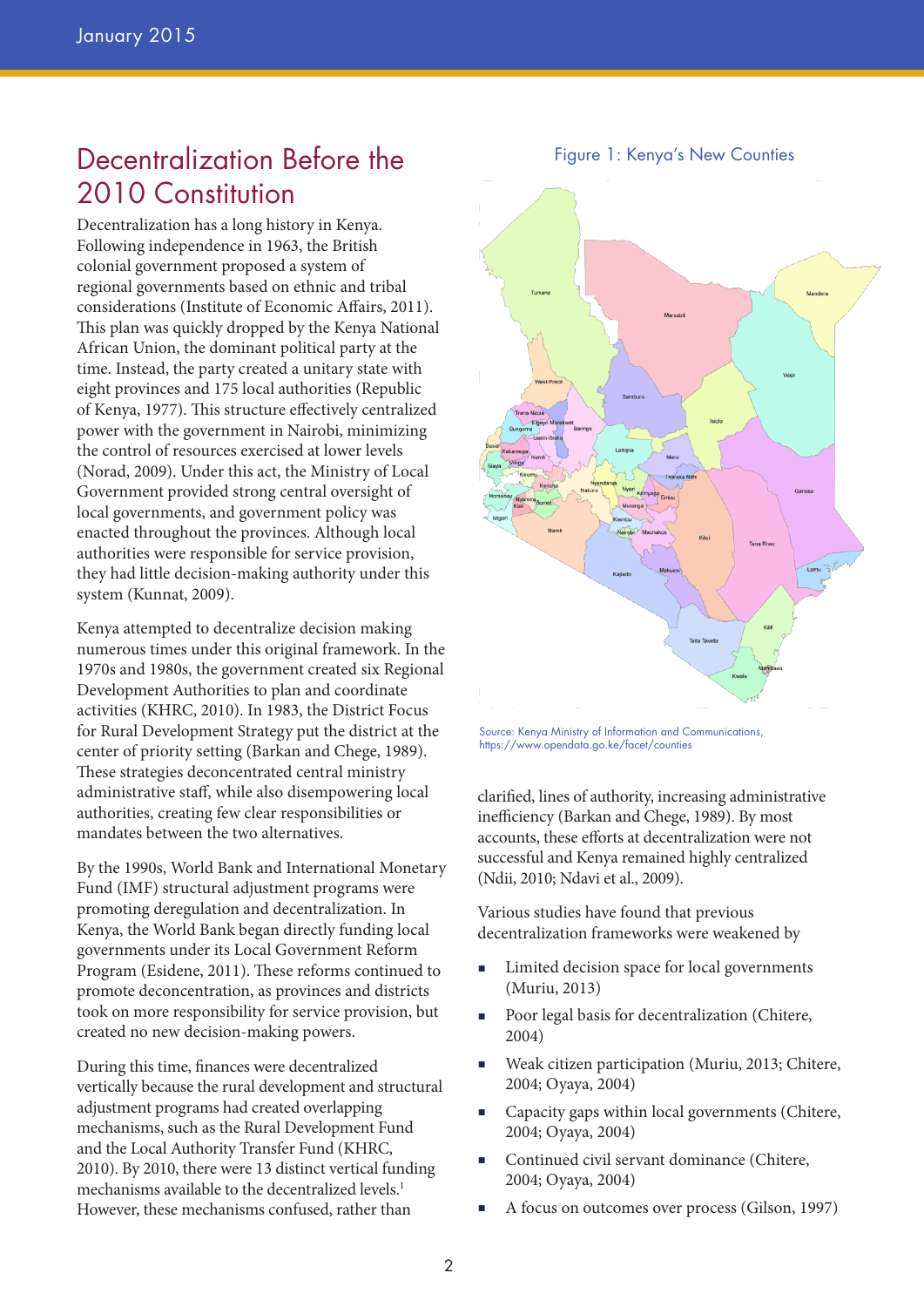Although Kenya's first constitutional review commission was organized in 2000, a disputed presidential election in 2007 provided the catalyst for change. As part of the agreement to end the dispute, a Committee of Experts was formed to begin drafting a new constitution to restructure the Kenyan government (Committee of Experts of Constitutional Review, 2010).

# A New Constitution

In August 2010, 67 percent of voters approved the new constitution in a referendum, commencing a new round of decentralization.

The drafters of the 2010 constitution chose to devolve a wide range of administrative, political, and financial functions to 47 newly created counties, based on Kenya's 1992 district framework (Republic of Kenya, 1992). These new functions would be administered by locally elected politicians and civil servants, with formula-driven funding from the national government and limited locally generated revenue. The national government could also provide grants to counties for priority services.

The drafters chose devolution for primarily political reasons, rationalizing that increasing both local autonomy and the number of actors holding political power could defuse ethnic and regional tensions (Sihanya, 2011). Technical rationales were also presented, such as service delivery efficiency and an increased citizen voice in the decision-making process.

The Fourth Schedule of the constitution provides specific guidance on which services the county or national governments would provide. In the health sector, essential health service delivery is assigned to county governments, while the national government retains health policy, technical assistance to counties, and management of national referral health facilities. Schedule 4, however, creates more questions than answers, because the management of the Provincial General Hospitals (PGHs), procurement mechanisms, and fiscal transfer amounts and processes are not defined. Furthermore, health sector actors have limited knowledge about the effects of devolution on their work or the sector. These knowledge gaps present a significant barrier to the effective implementation of devolution.

### Building Knowledge, Finding Solutions: The Role of HPP Before the Elections

Devolution represented a major change from the system that existed before the 2010 constitution. In 2012, health sector actors had little information about their roles and responsibilities during devolution. Units of the Ministry of Medical Services (MOMS) and the Ministry of Public Health and Sanitation (MOPHS)2 proposed several organizational plans, consultants drafted health bills with little reference to constitutional structures, and minimal clarity existed on health worker distribution and management.

Recognizing the complexities inherent in devolution, HPP—with USAID/Kenya and Kenyan government support—brought together health system actors in various forums from June 2012 to March 2013 to develop a shared understanding of devolution, discuss common concerns, and find consensus on implementation.

#### **Consultations**

In September and October 2012, HPP partnered with MOMS and MOPHS on two consultation events to develop a common understanding of the structures, opportunities, and challenges of devolution for health sector actors. The first event was held on September 20, and helped senior leaders from the ministries of health understand how devolution would divide authority and responsibility between the national and county governments, as outlined in the 2010 constitution and relevant subsequent legislation. The second event, on October 24, brought together representatives from both health ministries, nonhealth government ministries, development partners, and other stakeholders (Health Policy Project, 2012). The meeting focused on the national government's role in supporting the creation of counties in March 2013, and included expert presentations and consultation on human resources, fiscal allocations, procurement, and budget frameworks.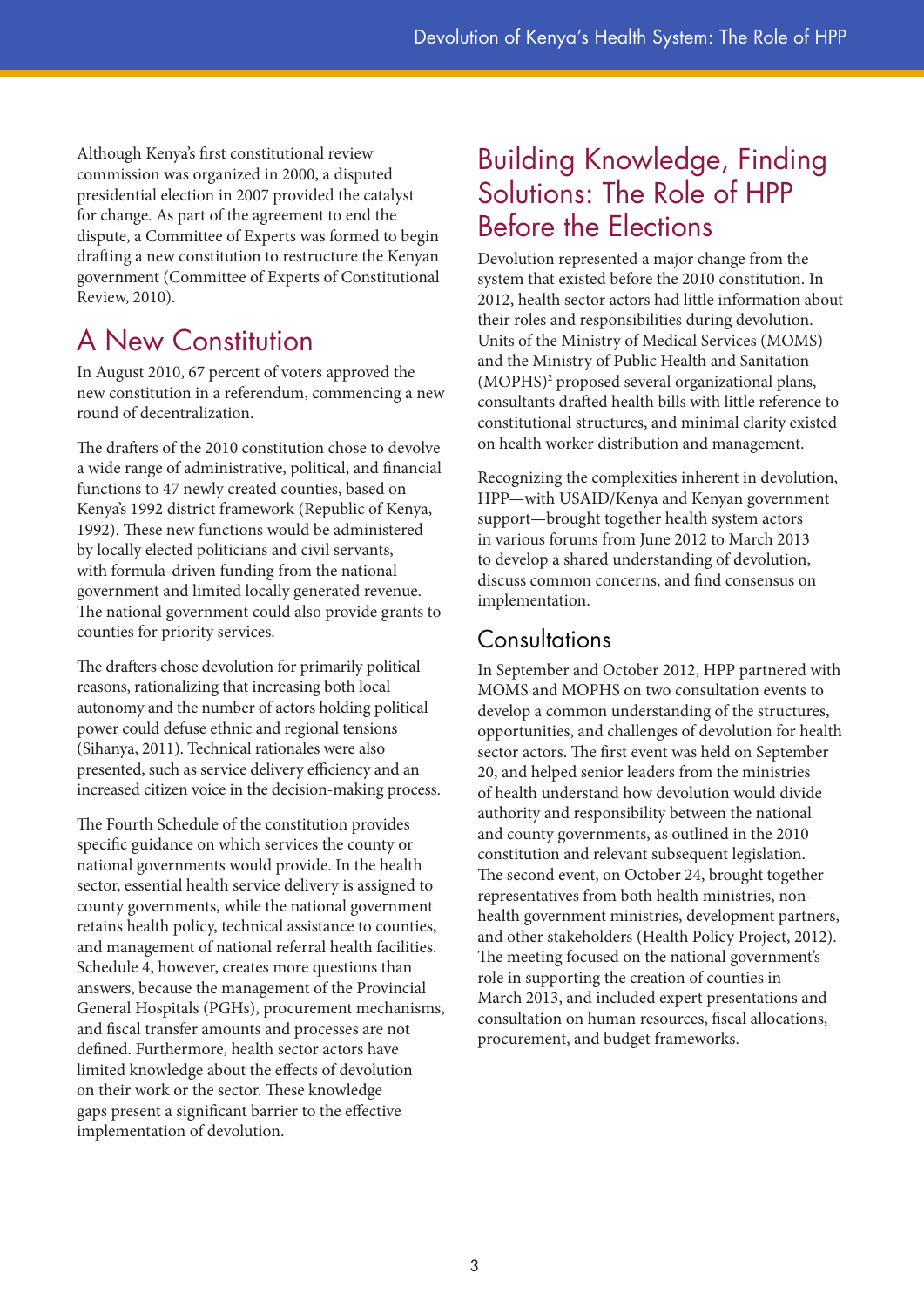

Prof. Anyang Nyong'o, then minister of medical services, discussing the devolution process at the October 24, 2012 policy dialogue event.

Photo by Health Policy Project

These meetings changed the way health sector actors understood the devolution process. By demonstrating the impact of various constitutional provisions, the presenters offered a convincing case that planning to date had been inadequate. For example, the constitution left several functions undefined, including referral hospitals, prevention services, and quarantine administration, among others. Health managers recognized the need to better prepare for these significant systemic changes by proposing definitions for national and county-level functions. The "unbundling" process would clarify functions, ensure that overlapping functions did not cause conflict, and guide the distribution of assets and liabilities. To drive decision making, the participants developed an eight-point "Road Map to Devolution" that outlined the actions stakeholders should take to prepare the health system for devolution (see Box 2).

#### Road Map implementation

Following these events, HPP supported the ministries of health to implement the Road Map to Devolution. In keeping with its role as facilitator and technical assistance provider, HPP worked with senior ministry officials to identify participants for the Functional Assignment Competency Team (FACT) and support its work. FACT included both senior ministry staff and development partners, and was established under the guidance of the Transition Authority to spearhead, coordinate, and oversee the devolution of the health sector.

Guided by Transition Authority circulars, the Kenya Health Policy 2009–2030, the Kenya Health Sector Strategic and Investment Plan 2014–2018, and Vision 2030, FACT met regularly to discuss functions, determine assignments, and track progress from October 2012 to February 2013. During this process, FACT grappled with many contentious issues, including assigning functions to the two levels of government; developing formulas to determine health

#### Box 2: Road Map to Devolution

- Form a team to propose functions for national and county levels
- Merge the two ministries of health
- Determine specific government functions flowing from the 2010 constitution
- Build management capacity at the county level
- Enumerate county-level assets
- Develop service delivery guidelines
- Create an infrastructure management plan
- Review the role of hospital management boards

Source: Health Policy Project, 2012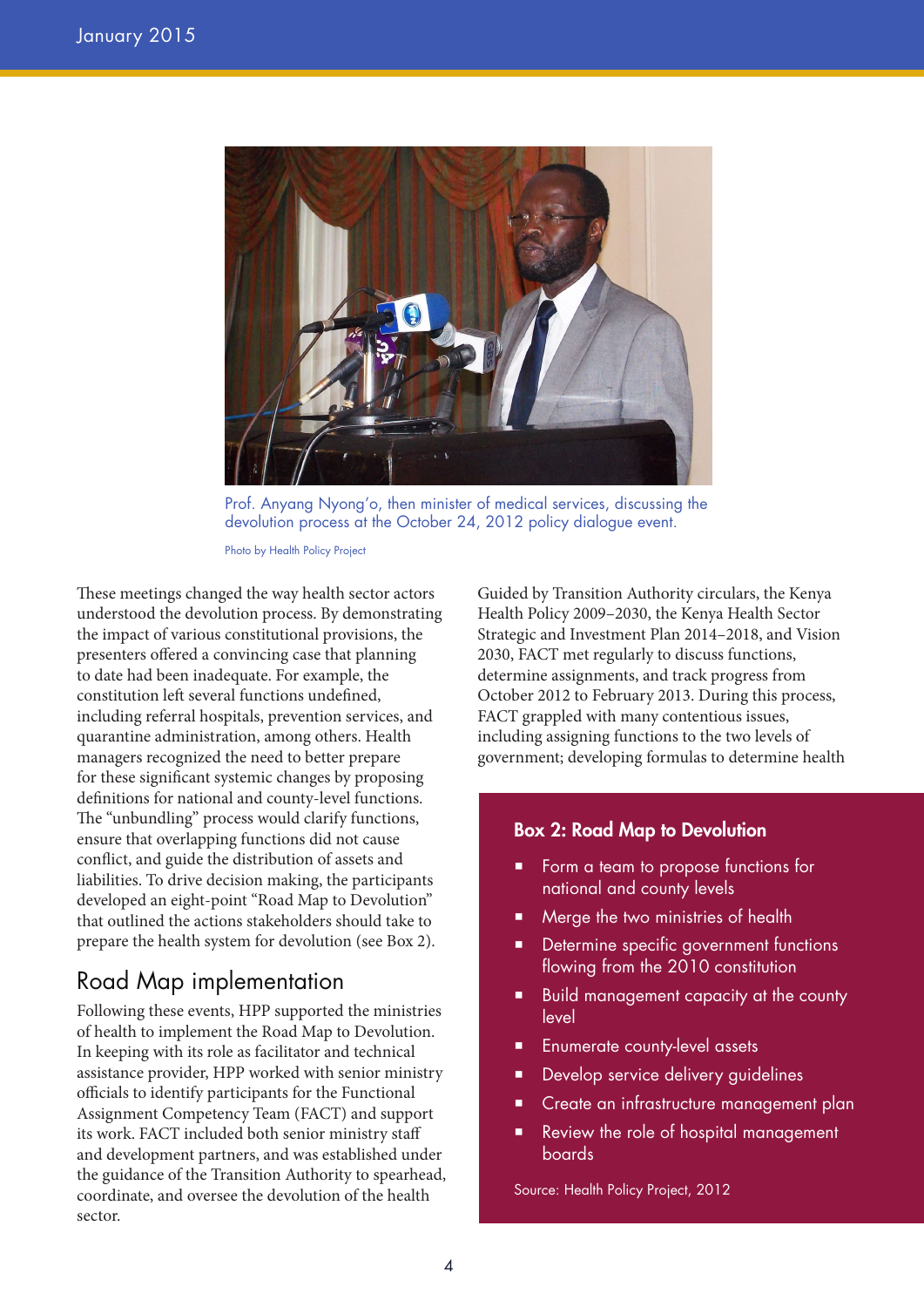budget allocations, both among counties and between counties and the national government; clarifying the definition of a national referral facility; and organizing commodity procurement.

In February 2013, FACT completed the Function Assignment Transfer Policy Paper (FATPP), which addressed many issues from the Road Map to Devolution by classifying and assigning health sector functions for the national and county governments, developing reporting structures, and creating criteria for further function assignment. The two ministries, with HPP technical assistance, worked with stakeholders to implement the FATPP by integrating devolution issues into the 2014–2030 Kenya Health Policy (then under development), the Kenya Health Sector Strategic and Investment Plan, and the Draft Kenya Health Bill. HPP also provided technical assistance to the Ministry of Health (MOH) to generate County Health Fact Sheets containing county-level health information intended to inform decision making.

### After the Elections: County Government Negotiation and Implementation

County governments came into being with the March 2013 elections, and devolution entered a new phase. Planning and preparation gave way to implementation, capacity development, and negotiation. These new roles required the inclusion of county-level stakeholders, and the Ministry of Devolution and Planning promoted a new coordination mechanism for the two levels of government to discuss common issues: the Health Sector Intergovernmental Forum (HSIF). HPP supported two HSIFs by developing discussion agendas, providing evidence to assist decision making, and facilitating supporting committees. The HSIFs have developed human resources, pharmaceutical, and financial management plans, to ensure that countylevel health services are not interrupted.

Although the Transition to Devolved Government Act (2012) provided a three-year transition period to devolve government services—including capacity assessments and system audits—political pressures derailed these plans. Once governors and county assemblies were elected in March, they petitioned the president to devolve authority and resources to the counties as quickly as possible (Commission for the Implementation of the Constitution, 2014). As

a result, the Transition Authority devolved health services to the counties in Gazette Notice No. 137 of August 9, 2013 (Republic of Kenya, 2013).

#### Strategic planning for county health management

As a result of this decision, HPP—along with the broader health system—had to adapt to a new reality. County politicians with limited legislative experience now controlled resources that they did not have the systems to administer. Additionally, many of them wanted to invest county resources in infrastructure improvements, including constructing new health facilities throughout their counties.

In partnership with the MOH, HPP sought to help county health management teams (CHMTs) allocate resources to ensure that priority services would not be neglected in the rush to build facilities. Along with the MOH and the World Health Organization, HPP organized strategic planning workshops for all 47 CHMTs in August and September 2013.

CHMTs also required access to accurate and reliable data so they could develop strategic plans in response to these challenges. HPP compiled data from several sources—including the Service Availability and Readiness Assessment Mapping (SARAM), County Health Fact Sheets, the Kenya Health Sector Strategic Plan, and the draft Kenya Health Policy—to inform the strategic plan development.

The workshops and data helped the CHMTs create county-level health strategic and investment plans, which were finalized in October 2013. These plans, in turn, provided CHMTs with justification for their budget requests to county assemblies. Discussions with CHMTs revealed that many teams were able to dissuade newly elected assemblies from building unneeded health infrastructure, thereby reorienting budgets toward essential services. By October 2013, the health strategic plans were integrated into the broader County Integrated Development Plans.

Also in 2013, the National Treasury of Kenya analyzed FY2012/13 spending to determine which line items would be devolved to the counties. When HPP and the MOH reviewed this analysis, we found that 30 percent of the devolved funding, as determined by the treasury, was allocated to health in FY2012/13. In the FY2013/14 budget, when county-level elected officials developed the first county budgets, the percentage allocated to health declined to 13 percent.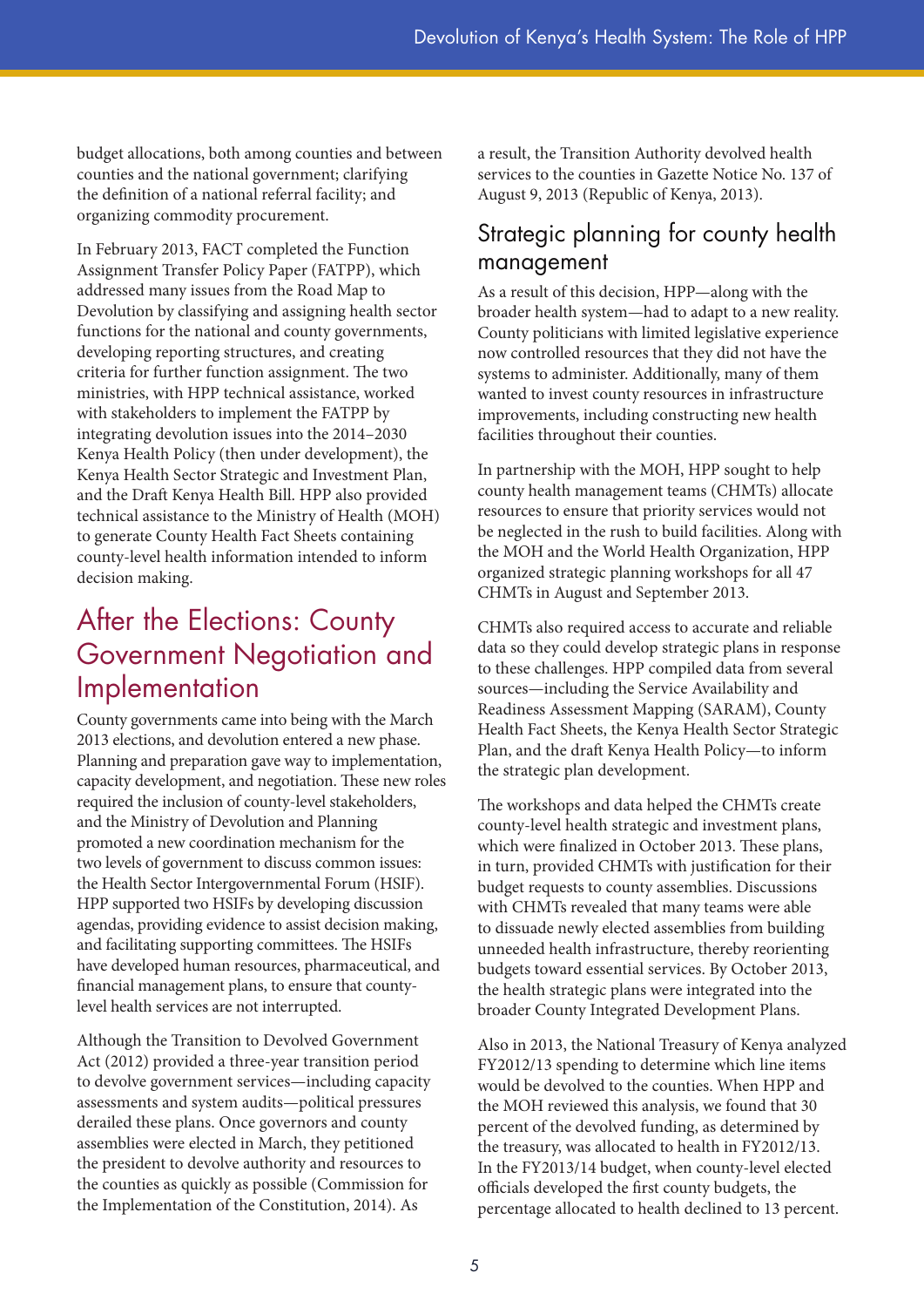For FY2014/15, preliminary findings indicate that these allocations have increased—although they have yet to be confirmed by a second county health budget analysis—in part due to ongoing advocacy by CHMTs and the MOH highlighting these data.

#### Aligning systems and structures

The CHMTs next asked for guidance on creating systems and structures to align their organizational structure with the principles and functions outlined in their strategic plans. Starting with Mombasa County in May 2014, HPP supported county leadership in establishing a CHMT Technical Committee to oversee restructuring. This committee discussed the integration of staff and functions, determined staffing requirements, created a staffing structure, and developed a change management plan. The committee submitted its proposal to the County Executive Committee Member for Health (CEC-Health) in October 2014. The CEC-Health approved the new structure in November 2014 and inaugurated the new CHMT. To capitalize on this momentum, HPP will work with the county to implement the change management plan and develop job descriptions for staff throughout 2015. Other counties need similar support; HPP will support seven in restructuring their CHMTs to better align structures with principles and functions.

The MOH and the counties were not the only governmental institutions that required technical assistance on devolution-related matters. Under the new constitution, the Kenya Medical Supplies Agency (KEMSA) lost its monopoly over health sector commodity procurement. As a result, KEMSA senior management wanted to reorient the agency to respond to county needs. HPP assistance provided two key inputs to support this process: facilitation of a strategic planning process and training for KEMSA staff on how the constitution affects their business model. The new strategic plan, covering 2014 to 2019, was based on an extensive desk review, key informant interviews, and a strategic plan development retreat. It outlines KEMSA's key organizational values, outcomes, and objectives as the agency seeks to address client requests. The training was the first opportunity for front-line staff to understand the importance of reaching out to county staff and strengthening their customer service.

# Challenges to Devolution

Services and resources were devolved rapidly, but a number of outstanding questions and concerns remain for the Kenyan health system.

Unsurprisingly, significant capacity gaps are common within county political and management structures. When resources were devolved, few counties possessed the administrative capability to absorb the available funding or plan for its use. Although the national government was concerned about these capacity gaps, it had not outlined training and mentoring plans for the counties, as it expected to use the full three-year transition period originally allowed by law.

#### Negotiation solves some challenges…

The 2010 constitution did not specify whether national or county governments would manage the PGHs or how counties would procure pharmaceutical products. In keeping with earlier requests for more resources and authority, county governments wanted both control over PGHs and procurement flexibility. However, the national government tried to keep PGHs under its control by designating them as national referral hospitals, with KEMSA as the sole procurement option for counties. HPP worked with the MOH to explore the possibility of funding PGHs through various conditional grants, and circulated a policy brief (Chen, Mulaki, and Williamson, 2014) on the subject to county teams.

As a result of this ambiguity and political maneuvering, the Transition Authority negotiated with the Council of Governors to transfer PGH management to county governments, with directed funding from the national governments to ensure service continuity. Negotiations between the MOH and county governments also yielded a compromise on pharmaceutical procurement: all 47 counties agreed to procure pharmaceuticals from KEMSA through 2014.

These issues reflect some of the political and technical challenges associated with devolution. Counties sought to expand the scope of resources transferred from the national government, increase their authority over services, and reduce national government restrictions. However, the national government fought to retain centralized control.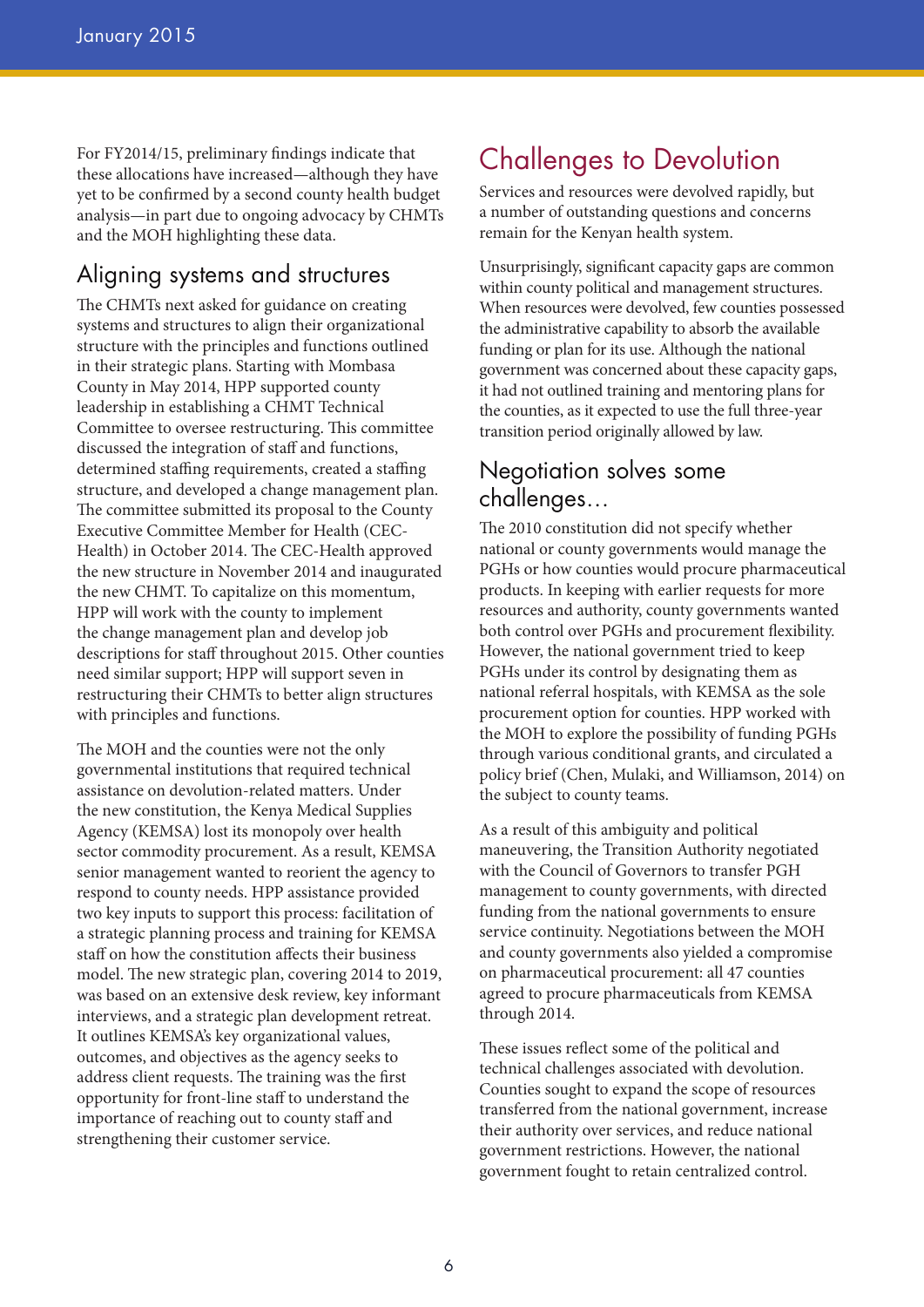During these negotiations, HPP provided technical guidance and options to various stakeholders, including analysis of county-level finances, evaluation of potential granting mechanisms, and support for negotiation forums and meetings.

#### … but many persist

Although some issues have already been resolved, major human resource management questions remain, such as personnel transfer, salary payment, and terms of service. These questions highlight ongoing conflicts among three major interests— MOH civil servants, county political leadership, and health workers—each of whom would like to retain or expand their influence over the health system. Counties seek the authority to hire, release, and set standards for health workers, in order to maximize both power and autonomy. Health workers, seeking to preserve their terms of service, ensure timely payment of salaries, and retain control over their professions, have petitioned the national government to create a Health Services Commission to allocate health workers to the counties. Finally, MOH civil servants, seeking to preserve their positions in Nairobi, have tried to limit health worker transfers to CHMTs or health facilities. They fear that certain counties will have poor social services and infrastructure, that they will lose political power outside of Nairobi, and that their work will be subject to greater political interference.

Currently, counties pay salaries for health workers who were seconded to them. However, human resource files remain in Nairobi, and counties are unable to fully manage health workers due to limited information on discipline, training needs, promotions, and retirement. These disputes over health worker supervision have led to delayed salaries and, in some cases, health worker strikes.

The national MOH has also been slow to restructure. Without adequate political will, it is unlikely that MOH headquarters staff will be reassigned to assist

CHMTs or provide health services as originally envisioned.

#### Conclusions

The Kenyan health system has undergone significant changes in the last two years. Devolution has radically changed the fabric of procurement, human resources, financing, and governance mechanisms, with more changes yet to come. HPP has worked with a variety of health system actors to shape these new structures, adapt to change, and create space for dialogue. Technical assistance to stakeholders has resulted in concrete outcomes, such as national and county-level plans to respond to the changing environment, policy guidance on health sector devolution, and countylevel institutional reform to enable better responses to health challenges.

Devolution is a political process. The future of Kenya's health system relies on negotiation among stakeholders that can operate in this new political environment. HPP's support of these stakeholders to recognize political dynamics, navigate obstacles, and facilitate policy discussions has been, and will continue to be, critical to the future success of health sector devolution.

#### **Notes**

1. The Local Authority Transfer Fund (LATF), Constituency Development Fund (CDF), Constituency Bursary Fund, Constituency Roads Fund, Constituency HIV/AIDS Fund, Rural Electrification Fund, Free Primary Education, Youth Enterprise Development Fund, Women Enterprise Fund, Free Secondary Education Fund, Water Services Trust Fund, National Development Fund for Persons with Disabilities, and the Poverty Eradication Fund.

2. Between 2008 and 2013, there were two ministries of health in Kenya: the Ministry of Public Health and Sanitation and the Ministry of Medical Services. In 2013, these two ministries were merged into a single Ministry of Health.